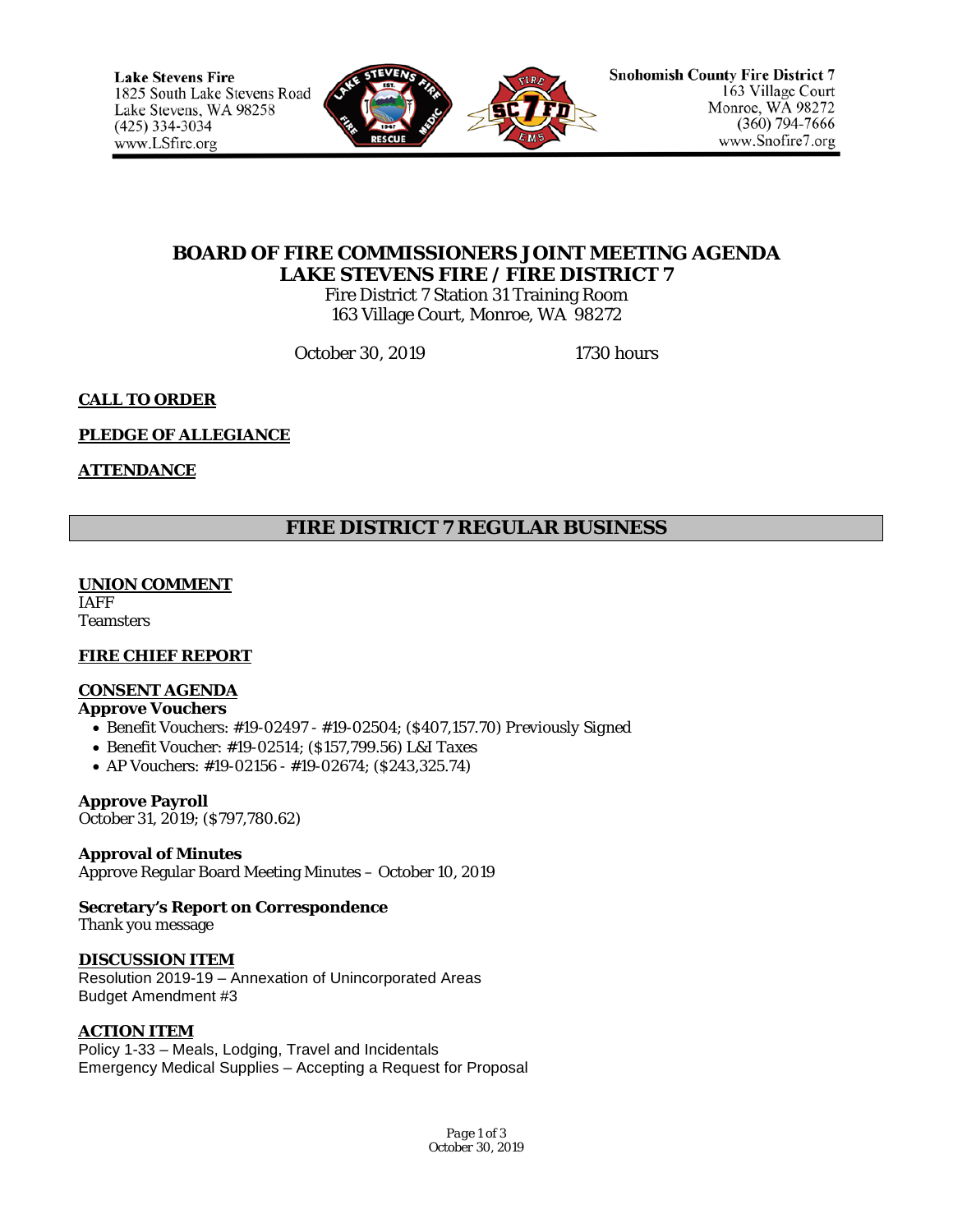

#### **COMMISSIONER COMMITTEE REPORTS**

**Joint Fire Board with Mill Creek (Fay / Woolery / Waugh**): TBD / Mill Creek City Hall **Finance Committee (Waugh / Wells / Snyder):** October 29, 2019 – 14:00 / District 7 Admin Bldg **Policy Committee (Wells / Woolery / Schaub):** TBD / Admin Bldg. **Risk Management (Schaub):** November 5, 2019 – 19:00 / Snohomish Co. FD 22 **Labor/Management (Waugh / Wells / Fay):** TBD **Impact Bargaining – IAFF Local 2781 (Waugh, Wells, Fay)**: Monday, October 28, 2019 – 13:00 / Admin Bldg **Impact Bargaining – Teamsters (Wells)**: TBD **Shop Committee – (Snyder / Woolery / Fay**): TBD **Strategic Plan Committee – (Fay / Schaub / Wells) Capital Facilities Committee - (Schaub / Snyder / Woolery)** Station 33 Station 72 Station 32 Station 76

## **OTHER MEETINGS ATTENDED**

**Snohomish County 911 (Waugh) Regional Coordination Leadership Meeting (Fay / Schaub / Wells):** Wednesday December 4, 2019 – 09:00 / Sta 31 – Training Room **Sno-Isle Commissioner Meeting:** Thursday, November 7, 2019 – 19:30

#### **OLD BUSINESS**

## **CALL ON COMMISSIONERS**

## **EXECUTIVE SESSION**

RCW 42.30.140(4)(a) - IAFF Bargaining - Memorandum of Understanding RCW  $42.30.110(1)(g) -$  Staff Contracts (3 items)

# **LAKE STEVENS FIRE REGULAR BUSINESS**

#### **ADDITIONAL AGENDA ITEMS**

**MINUTES** Minutes 19-10-10

#### **FINANCIAL REPORT**

Investment Report Vouchers Payroll Expense Line Item Review Summary & Reports

#### **CORRESPONDENCE**

**OLD BUSINESS Discussion**